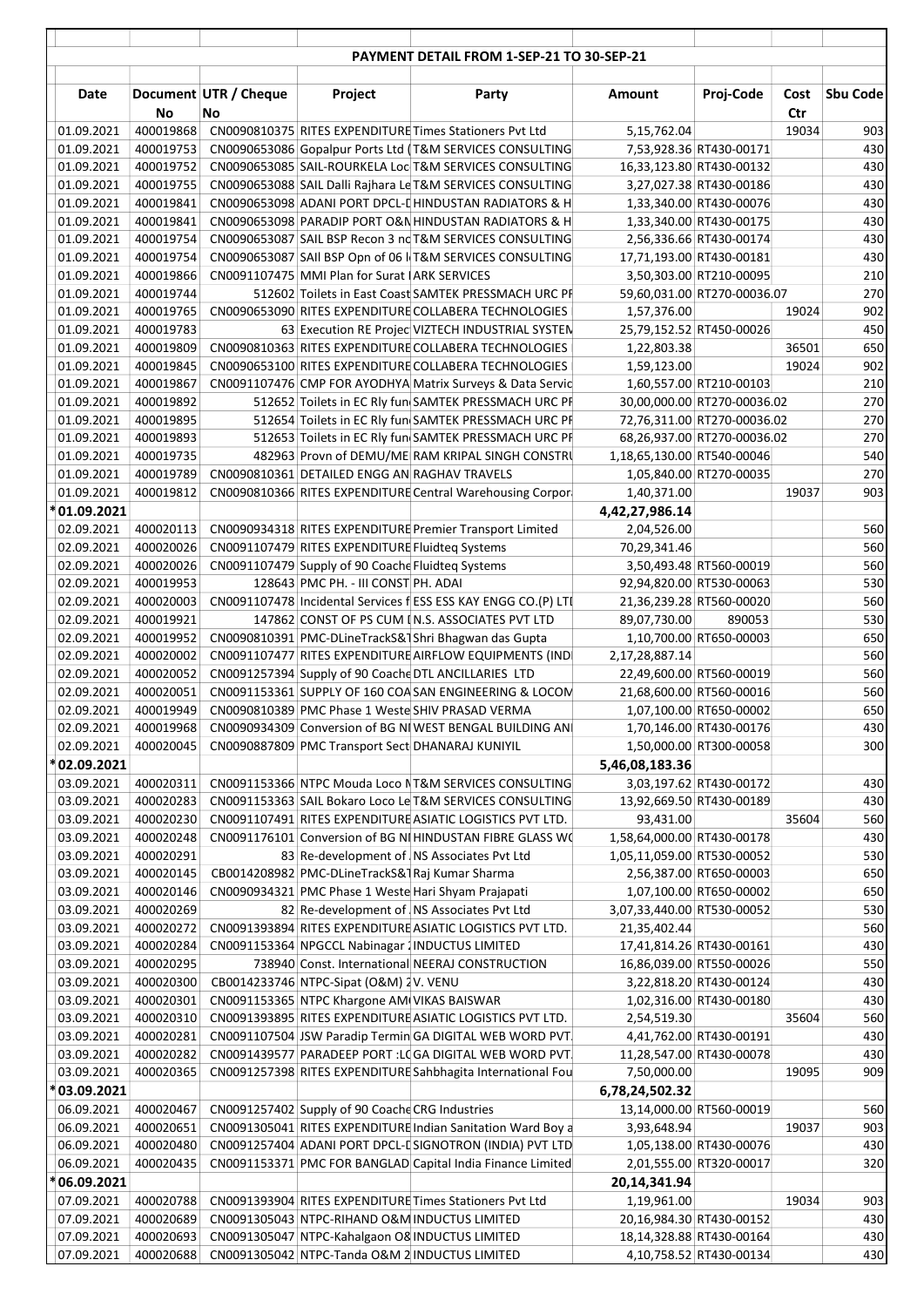|                          |                        |                             |                                                 | PAYMENT DETAIL FROM 1-SEP-21 TO 30-SEP-21                                                                          |                                |                                                    |             |             |
|--------------------------|------------------------|-----------------------------|-------------------------------------------------|--------------------------------------------------------------------------------------------------------------------|--------------------------------|----------------------------------------------------|-------------|-------------|
|                          |                        |                             |                                                 |                                                                                                                    |                                |                                                    |             |             |
| Date                     | No                     | Document UTR / Cheque<br>No | Project                                         | Party                                                                                                              | Amount                         | Proj-Code                                          | Cost<br>Ctr | Sbu Code    |
| 07.09.2021               | 400020692              |                             | CN0091305046 L&T DFCC CP-303 M INDUCTUS LIMITED |                                                                                                                    |                                | 1,77,126.14 RT430-00185                            |             | 430         |
| 07.09.2021               | 400020690              |                             |                                                 | CN0091305044 Mumbai Port Trust (INDUCTUS LIMITED                                                                   |                                | 4,03,589.50 RT430-00084                            |             | 430         |
| 07.09.2021               | 400020801              |                             |                                                 | 639413 C U KERALA - DEV. VS.THARTIUS ENGINEERING CO                                                                |                                | 23,25,888.00 RT530-00037                           |             | 530         |
| 07.09.2021               | 400020803              |                             |                                                 | 939830 RENOVATION REMO AEIFORIA CONSTRUCTIONS P                                                                    |                                | 8,65,071.00 RT530-00092                            |             | 530         |
| 07.09.2021               | 400020850              |                             |                                                 | 84 Re-development of AKAAR MODEL DESIGN                                                                            |                                | 1,73,250.00 RT530-00052                            |             | 530         |
| 07.09.2021<br>07.09.2021 | 400020691<br>400020839 |                             |                                                 | CN0091305045 Meja Urja Nigam O& INDUCTUS LIMITED<br>CN0091439608 RITES EXPENDITURE COMMISSIONER MUNICIPAL          |                                | 3,37,798.52 RT430-00143                            | 19037       | 430<br>903  |
| 07.09.2021               | 400020789              |                             | CN0091393905 RITES EXPENDITURE SBM Enterprises  |                                                                                                                    | 7,26,573.00<br>5,80,224.00     |                                                    | 190310      | 903         |
| * 07.09.2021             |                        |                             |                                                 |                                                                                                                    | 99,51,552.86                   |                                                    |             |             |
| 08.09.2021               | 400020904              |                             | CN0091520430 RITES EXPENDITURE S.K. INTERIOR'S  |                                                                                                                    | 16,38,641.91                   |                                                    | 19037       | 903         |
| 08.09.2021               | 400020903              |                             |                                                 | CN0091520429 RITES EXPENDITURE Scope Minar-Maintenance M                                                           | 3,06,616.00                    |                                                    | 19037       | 903         |
| 08.09.2021               | 400020975              |                             |                                                 | CN0091520532 RTRS Track Algnmer SUBUDHI ASSOCIATES                                                                 |                                | 19,98,383.04 RT270-00024                           |             | 270         |
| 08.09.2021               | 400020977              |                             |                                                 | CN0091520533 ADANI PORT DPCL-[INDUCTUS LIMITED                                                                     |                                | 10,47,414.30 RT430-00076                           |             | 430         |
| 08.09.2021               | 400021022              |                             |                                                 | CN0091520541 RITES EXPENDITURE GA DIGITAL WEB WORD PVT.                                                            | 4,37,344.12                    |                                                    | 19024       | 902         |
| 08.09.2021               | 400021028              |                             |                                                 | CN0091520543 Conversion of BG NI Uttar Pradesh Building and O                                                      |                                | 2,92,508.00 RT430-00178                            |             | 430         |
| 08.09.2021               | 400021031              |                             |                                                 | 136 PMC SERVICES FOR Swadeshi Civil Infrastructure                                                                 | 85,03,680.00                   | 894053                                             |             | 530         |
| 08.09.2021               | 400020875              |                             | CN0091439617 PMC for MEA-2                      | <b>INDIAN INSTITUTE OF TECHN</b>                                                                                   |                                | 15,93,000.00 RT550-00046                           |             | 550         |
| 08.09.2021               |                        |                             |                                                 |                                                                                                                    | 1,58,17,587.37                 |                                                    |             |             |
| 09.09.2021               | 400021168              |                             |                                                 | CN0091623268 NTPC Khargone- O& T&M SERVICES CONSULTING                                                             |                                | 1,68,188.06 RT430-00162                            |             | 430         |
| 09.09.2021               | 400021169              |                             |                                                 | CN0091623269 NTPC Khargone- O& T&M SERVICES CONSULTING                                                             |                                | 3,01,536.60 RT430-00162                            |             | 430         |
| 09.09.2021               | 400021244              |                             | CN0091760275 RITES EXPENDITURE CRG Industries   |                                                                                                                    | 1,66,44,000.00                 |                                                    |             | 560         |
| 09.09.2021               | 400021379              |                             |                                                 | CN0091623280 RITES EXPENDITURE COMFORT SYSTEMS                                                                     | 16,32,602.00                   |                                                    | 19037       | 903         |
| 09.09.2021               | 400021170              |                             |                                                 | CN0091623270 NTPC Khargone- O& T&M SERVICES CONSULTING                                                             |                                | 2,81,344.78 RT430-00162                            |             | 430         |
| 09.09.2021               | 400021172              |                             |                                                 | CN0091636308 KBUNL KANTI (Loco INDUCTUS LIMITED                                                                    |                                | 7,94,004.10 RT430-00146                            |             | 430         |
| 09.09.2021<br>09.09.2021 | 400021232<br>400021234 |                             |                                                 | CB0014288815 RITES EXPENDITURE AIRFLOW EQUIPMENTS (IND)<br>CN0091760273 RITES EXPENDITURE HBL POWER SYSTEMS LIMITE | 1,88,59,174.13<br>20,00,292.80 |                                                    |             | 560<br>560  |
| 09.09.2021               | 400021234              |                             |                                                 | CN0091760273 SUPPLY of 06 DMUs HBL POWER SYSTEMS LIMITE                                                            |                                | 5,72,096.00 RT560-00009                            |             | 560         |
| 09.09.2021               | 400021330              |                             |                                                 | CN0091760276 RITES EXPENDITURE SAN ENGINEERING & LOCOM                                                             | 1,18,66,579.20                 |                                                    |             | 560         |
| 09.09.2021               | 400021401              |                             |                                                 | CN0091623281 NTPC Khargone- O& XEAM VENTURES PVT LTD                                                               |                                | 2,85,522.96 RT430-00162                            |             | 430         |
| 09.09.2021               | 400021054              |                             |                                                 | CN0091566445 RITES EXPENDITURE Collabera Technologies Priva                                                        | 1,09,048.11                    |                                                    | 36501       | 650         |
| 09.09.2021               | 400021092              |                             |                                                 | CN0091623259 RITES EXPENDITURE Central Warehousing Corpor                                                          | 1,40,371.00                    |                                                    | 19037       | 903         |
| 09.09.2021               | 400021233              |                             |                                                 | CN0091760272 SUPPLY OF 160 COA Faiveley Transport Rail Techn                                                       |                                | 74,95,820.20 RT560-00016                           |             | 560         |
| 09.09.2021               | 400021396              |                             |                                                 | CN0091636320 JINDAL STEEL : Loco DHRUBA CHARAN SAHU                                                                |                                | 1,06,725.00 RT430-00127                            |             | 430         |
| 09.09.2021               | 400021394              |                             |                                                 | CN0091636318 SAIL Bokaro Loco Le M/s JAI MAA SHERAWALI TO                                                          |                                | 1,31,910.00 RT430-00189                            |             | 430         |
| * 09.09.2021             |                        |                             |                                                 |                                                                                                                    | 6,13,89,214.94                 |                                                    |             |             |
| 10.09.2021               | 400021422              |                             | CN0091636325 Proposed RITES offic Garg Builders |                                                                                                                    | 1,42,49,856.00 RT530-00073     |                                                    |             | 530         |
| 10.09.2021               | 400021437              | CN0091636326 NVS.           |                                                 | <b>RUSTOM ENTERPRISES</b>                                                                                          | 25,15,011.00                   | 359553                                             |             | 530         |
| 10.09.2021               | 400021534              |                             |                                                 | 554263 CONST OF PS STAFF IKRA RYE ENGINEERS                                                                        | 1,81,164.00                    | 889853                                             |             | 530         |
| 10.09.2021               | 400021438              | CN0091636327 NVS.           |                                                 | <b>RUSTOM ENTERPRISES</b>                                                                                          | 28,97,525.00                   | 359553                                             |             | 530         |
| 10.09.2021               | 400021491              |                             |                                                 | CN0091636352 RITES EXPENDITURE IRCON INTERNATIONAL LIMIT                                                           | 4,87,120.84                    |                                                    | 34304       | 430         |
| 10.09.2021               | 400021538              |                             |                                                 | CN0091706239 Supply of 90 Coache COLLABERA TECHNOLOGIES                                                            |                                | 1,28,677.46 RT560-00019                            |             | 560         |
| 10.09.2021               | 400021493<br>400021495 |                             |                                                 | CN0091706234 L&T Construction Ld INDIAN OIL CORPORATION LI                                                         |                                | 2,77,300.80 RT430-00119                            | 21404       | 430<br>1400 |
| 10.09.2021<br>10.09.2021 | 400021552              |                             |                                                 | CN0091636353 RITES EXPENDITURE C&K Management Ltd.<br>CN0091706241 RITES EXPENDITURE GA DIGITAL WEB WORD PVT.      | 1,53,244.00<br>3,81,485.30     |                                                    | 19014       | 901         |
| 10.09.2021               | 400021554              |                             |                                                 | CN0091706242 DPR for 2 tunnnels KSKYLARK DESIGNER & ENGIN                                                          |                                | 1,50,836.85 RT510-00025                            |             | 510         |
| *10.09.2021              |                        |                             |                                                 |                                                                                                                    | 2,14,22,221.25                 |                                                    |             |             |
| 11.09.2021               | 400021592              |                             |                                                 | 751789 CONSTN & DEVELP (APEX HVAC SERVICES PVT LT                                                                  |                                | 24,03,602.00 RT530-00003                           |             | 530         |
| 11.09.2021               | 400021591              |                             |                                                 | CN0091760281 Developmenrt of dh DSR SURVEYS PVT.LTD                                                                |                                | 5,37,579.00 RT550-00066                            |             | 550         |
| *11.09.2021              |                        |                             |                                                 |                                                                                                                    | 29,41,181.00                   |                                                    |             |             |
| 13.09.2021               | 400021678              |                             |                                                 | CN0091831374 SUPPLY of 06 DMUs INTEGRAL COACH FACTORY                                                              | 11,35,21,475.00 RT560-00009    |                                                    |             | 560         |
| 13.09.2021               | 400021772              |                             |                                                 | CN0092013866 RITES EXPENDITURE NECTAR INFOSYSTEMS INDIA                                                            | 1,25,899.99                    |                                                    |             | 1100        |
| 13.09.2021               | 400021614              |                             |                                                 | CN0092153305 C/O RITES PROPERT NARAYAN KUMAR INFRASTR                                                              |                                | 22,39,077.00 RT530-00068                           |             | 530         |
| 13.09.2021               | 400021679              |                             | CN0091955577 Supply of 06 Locos t BLW/VARANASI  |                                                                                                                    | 5,16,00,000.00 RT560-00017     |                                                    |             | 560         |
| 13.09.2021               | 400021764              |                             |                                                 | CN0091955608 RITES EXPENDITURE SILVER TOUCH TECHNOLOGII                                                            | 26,23,966.00                   |                                                    | 19054       | 905         |
| 13.09.2021               | 400021762              |                             |                                                 | CN0092089256 TATA STEEL-Kalinga MEDHA SERVO DRIVES PVT. I                                                          |                                | 8,90,000.00 RT430-00017                            |             | 430         |
| 13.09.2021               | 400021625              |                             |                                                 | CB0014298568 RITES EXPENDITURE Baroda Liquid Fund Collectio                                                        | 55,00,00,000.00                |                                                    | 19014       | 901         |
| 13.09.2021               | 400021708              |                             |                                                 | CN0091955600 RITES EXPENDITURE Capital India Finance Limited                                                       | 9,26,227.00                    |                                                    | 31303       | 130         |
| * 13.09.2021             |                        |                             |                                                 |                                                                                                                    | 72,19,26,644.99                |                                                    |             |             |
| 14.09.2021<br>14.09.2021 | 400021824<br>400021945 |                             |                                                 | CN0092153317 ECoR DPR of Manab KYOCERA DOCUMENT SOLUT<br>CN0092089280 Const. of RITES offic SKYLINE ARCHITECTURAL  |                                | 1,34,341.30 RT510-00060<br>5,40,391.00 RT530-00089 |             | 510<br>530  |
| 14.09.2021               | 400021965              |                             |                                                 | CN0092089286 SUPPLY of 06 DMUs PENNAR INDUSTRIES LIMITED                                                           |                                | 11,19,564.72 RT560-00009                           |             | 560         |
| 14.09.2021               | 400021957              |                             | CN0092089285 Settingup Wagon Re Rohit Nursery   |                                                                                                                    |                                | 3,40,974.00 RT540-00039                            |             | 540         |
| *14.09.2021              |                        |                             |                                                 |                                                                                                                    | 21,35,271.02                   |                                                    |             |             |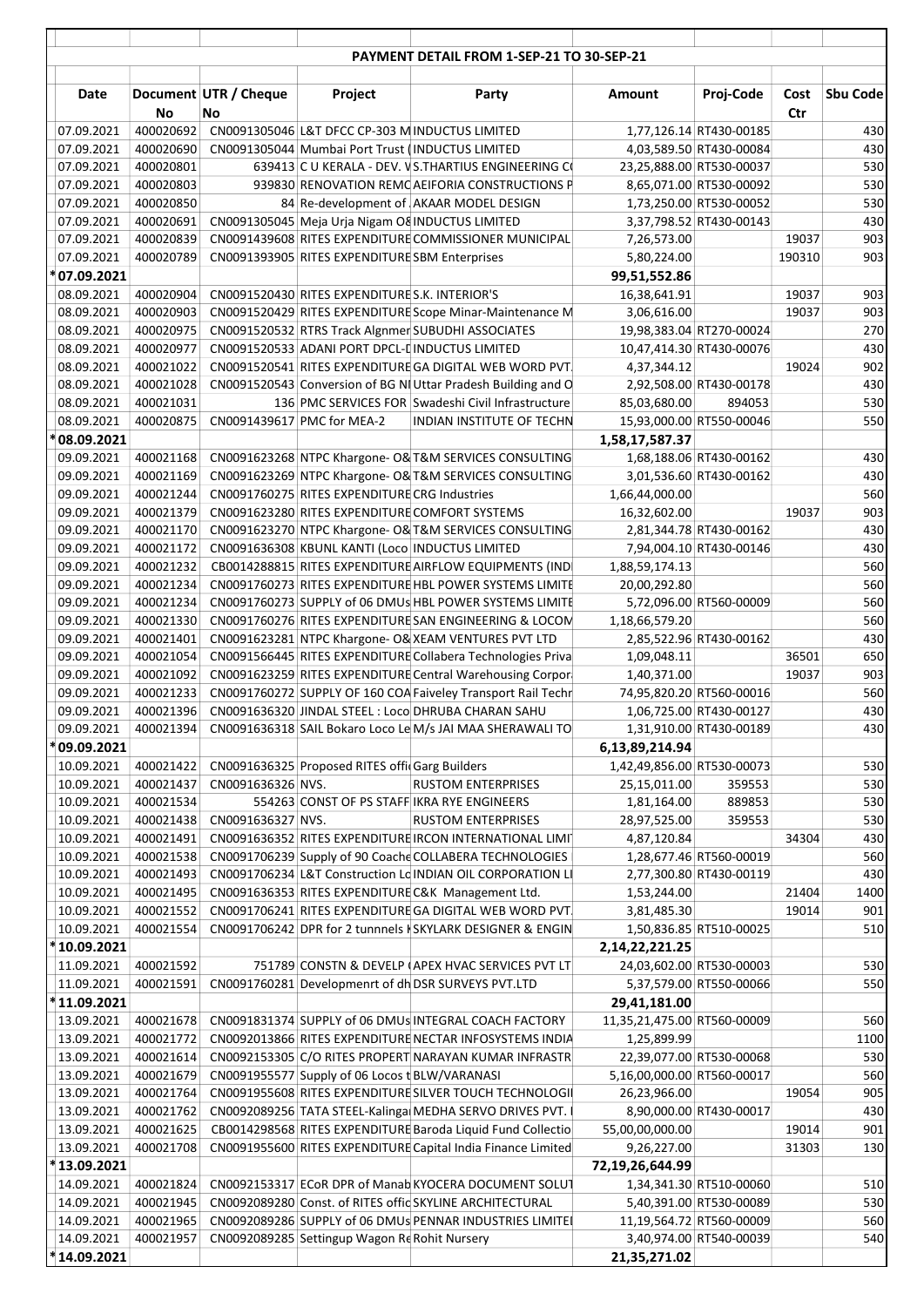|                          |                        |                             |                                                   | PAYMENT DETAIL FROM 1-SEP-21 TO 30-SEP-21                                                                        |                            |                                                     |             |                 |
|--------------------------|------------------------|-----------------------------|---------------------------------------------------|------------------------------------------------------------------------------------------------------------------|----------------------------|-----------------------------------------------------|-------------|-----------------|
| Date                     | No                     | Document UTR / Cheque<br>No | Project                                           | Party                                                                                                            | Amount                     | Proj-Code                                           | Cost<br>Ctr | <b>Sbu Code</b> |
| 15.09.2021               | 400022052              |                             |                                                   | CN0092292110 RITES EXPENDITURE COLLABERA TECHNOLOGIES                                                            | 1,57,376.00                |                                                     | 19024       | 902             |
| 15.09.2021               | 400022173              |                             |                                                   | 147811 CONST OF POLICE H JAYCON INFRASTRUCTURE LT                                                                | 11,17,502.00               | 889753                                              |             | 530             |
| 15.09.2021               | 400022218              |                             |                                                   | CN0092338730 ROHTASGARH ROPE Ind Research & Developemnt                                                          |                            | 1,08,420.00 RT610-00029                             |             | 610             |
| 15.09.2021               | 400022232              |                             | CN0092338736 CONCOR Loco Lease PREETEE            |                                                                                                                  |                            | 1,56,733.00 RT430-00151                             |             | 430             |
| 15.09.2021               | 400022233              |                             |                                                   | CN0092338737 Tata steel Kalingnag RADHE KRISHNA TRAVELS                                                          |                            | 1,16,566.00 RT430-00130                             |             | 430             |
| 15.09.2021               | 400022054              |                             |                                                   | CN0092292111 RINL VISAKHAPATN/SRIDEVI ENTERPRISE                                                                 |                            | 1,29,508.00 RT430-00169                             |             | 430             |
| 15.09.2021               | 400022061              |                             |                                                   | 13319 DPR & PMC for NTP Mehrotra Buildcon Pvt. Ltd.                                                              | 1,46,32,768.00 RT270-00027 |                                                     |             | 270<br>560      |
| 15.09.2021<br>15.09.2021 | 400022152<br>400022164 |                             |                                                   | CN0092468986 SUPPLY OF 160 COA Precision Instruments & Allie<br>CN0093467097 RITES EXPENDITURE INDIRA INDUSTRIES | 22,48,609.74               | 1,17,000.00 RT560-00016                             |             | 560             |
| 15.09.2021               | 400022165              |                             |                                                   | 367 3rd line in Pendra - A Aarvee Associates Architects                                                          |                            | 10,47,000.00 RT270-00015                            |             | 270             |
| 15.09.2021               | 400022249              |                             |                                                   | CN0092338746 NTPC-RIHAND O&M SAROJ KUMAR YADAV                                                                   |                            | 2,86,489.00 RT430-00152                             |             | 430             |
| 15.09.2021               | 400022267              |                             |                                                   | 51 D/S/I/T/C 2no. lifts NS Associates Pvt Ltd                                                                    |                            | 13,60,975.00 RT520-00004                            |             | 520             |
| 15.09.2021               | 400022017              |                             |                                                   | CN0092292107 ADANI PETRONET LI GA DIGITAL WEB WORD PVT.                                                          |                            | 4,05,271.99 RT430-00131                             |             | 430             |
| 15.09.2021               | 400022053              |                             |                                                   | CN0092338724 NTPC-Farakka O&M COOMER ENGNEERING ENTE                                                             |                            | 2,02,009.00 RT430-00163                             |             | 430             |
| 15.09.2021               | 400022067              |                             | CN0092292112 RITES EXPENDITURE Decor Well         |                                                                                                                  | 1,31,154.82                |                                                     | 19037       | 903             |
| 15.09.2021               | 400022151              |                             |                                                   | CN0093467096 Supply of 90 Coache Faiveley Transport Rail Techn                                                   | 1,02,55,760.00 RT560-00019 |                                                     |             | 560             |
| 15.09.2021               | 400022217              |                             |                                                   | CN0092338729 GC Ahmedabad Met Assystem Engineering Service                                                       |                            | 3,34,400.00 RT240-00010                             |             | 240             |
| 15.09.2021               | 400022229              |                             |                                                   | CN0092338733 PMC Transport Sect HEATHER SMART SPACE PRIV                                                         |                            | 1,19,152.00 RT300-00058                             |             | 300             |
| 15.09.2021               | 400022239              |                             |                                                   | CN0092338742 NTPC-Farakka O&M COOMER ENGNEERING ENTE                                                             |                            | 1,93,145.00 RT430-00163                             |             | 430             |
| 15.09.2021               | 400022241              |                             |                                                   | CN0092338744 ADANI PORT DPCL-LSRI JAGANNATH TRAVELS                                                              |                            | 1,86,900.00 RT430-00076                             |             | 430             |
| 15.09.2021               | 400022242              |                             |                                                   | CN0092338745 ADANI PORT DPCL-LSRI JAGANNATH TRAVELS                                                              |                            | 1,86,900.00 RT430-00076                             |             | 430             |
| 15.09.2021               | 400022013              |                             | 15092021 RITES EXPENDITURE BG-Axis Bank           |                                                                                                                  | 3,03,085.80                |                                                     | 19014       | 901             |
| *15.09.2021              |                        |                             |                                                   |                                                                                                                  | 3,37,96,725.35             |                                                     |             |                 |
| 16.09.2021               | 400022330              |                             | CN0092415019 RITES EXPENDITURE S.K. INTERIOR'S    |                                                                                                                  | 17,70,574.60               |                                                     | 19037       | 903             |
| 16.09.2021               | 400022329              |                             |                                                   | CN0092415018 RITES EXPENDITURE DIKSHA CONSTRUCTION CON                                                           | 1,26,509.71                |                                                     | 190316      | 903             |
| 16.09.2021               | 400022424              |                             |                                                   | CN0092415043 RITES EXPENDITURE IDEAS DESIGN SOLUTIONS (P                                                         | 2,79,734.00                |                                                     | 19154       | 915             |
| 16.09.2021<br>16.09.2021 | 400022451<br>400022317 |                             | CN0092648023 RITES EXPENDITURE LALIT ADVERTISING  | 83 PMC for ICP MOREH AVERY INDIA LIMITED                                                                         | 1,15,200.00<br>6,68,470.00 | 493255                                              | 35303       | 550<br>530      |
| 16.09.2021               | 400022345              | CN0092468991 TPI NOIDA      |                                                   | Mayur Tour & Travels                                                                                             |                            | 1,08,405.00 RT530-00049                             |             | 530             |
| 16.09.2021               | 400022422              |                             |                                                   | CN0092415042 NTPC Lara O&M 201 INDIAN OIL CORPORATION LI                                                         |                            | 1,77,472.47 RT430-00165                             |             | 430             |
| 16.09.2021               | 400022429              |                             |                                                   | CN0092415044 Cons. services at GB ECLIPSE TECHNOLOGIES PVT                                                       |                            | 1,55,520.00 RT550-00072                             |             | 550             |
| 16.09.2021               | 400022458              |                             | CN0092468995 RITES EXPENDITURE AO(CASH) BSNL      |                                                                                                                  | 2,72,405.36                |                                                     | 19474       | 947             |
| 16.09.2021               | 400022419              |                             |                                                   | CN0092415041 NTPC-RIHAND O&M AMAN CONSTRUCTION COM                                                               |                            | 3,07,199.84 RT430-00152                             |             | 430             |
| 16.09.2021               | 400022420              |                             |                                                   | 195190 RITES EXPENDITURE CHIEF CASHIER, CENTRAL RLY                                                              | 1,52,63,586.00             |                                                     |             | 430             |
| *16.09.2021              |                        |                             |                                                   |                                                                                                                  | 1,92,45,076.98             |                                                     |             |                 |
| 17.09.2021               | 400022592              |                             |                                                   | CN0092648036 RITES EXPENDITURE Times Stationers Pvt Ltd                                                          | 3,32,240.69                |                                                     | 19034       | 903             |
| 17.09.2021               | 400022514              |                             |                                                   | CN0092648030 Project Managemen NN FACILITY SERVICES PVT L                                                        |                            | 3,19,016.00 RT320-00019                             |             | 320             |
| 17.09.2021               | 400022467              |                             |                                                   | CN0093528749 RITES EXPENDITURE SAN ENGINEERING & LOCOM                                                           | 2,39,93,389.60             |                                                     |             | 560             |
| 17.09.2021               | 400022550              |                             | CN0092648031 Consultancy Service OMKAR TRAVELS    |                                                                                                                  |                            | 2,41,227.00 RT300-00054                             |             | 300             |
| 17.09.2021               | 400022552              |                             |                                                   | 751790 CONSTN & DEVELP (Awadhesh Construction                                                                    |                            | 89,10,204.00 RT530-00003                            |             | 530             |
| 17.09.2021               | 400022604              |                             |                                                   | CN0092648038 RITES EXPENDITURE LATEST INFORMATION TECHI                                                          | 2,19,192.00                |                                                     |             | 430             |
| 17.09.2021<br>17.09.2021 | 400022610              |                             | CN0092648043 Bhartiya Bijlee O&N INDUCTUS LIMITED | CN0092648044 NSPCL-Bhilai Wet LiNDUCTUS LIMITED                                                                  |                            | 17,37,063.20 RT430-00137                            |             | 430             |
| 17.09.2021               | 400022611<br>400022612 |                             |                                                   | 88 Re-development of NS Associates Pvt Ltd                                                                       |                            | 6,88,104.00 RT430-00073<br>70,61,327.00 RT530-00052 |             | 430<br>530      |
| 17.09.2021               | 400022687              |                             |                                                   | CN0093461852 RITES EXPENDITURE TRG INDUSTRIES PVT. LTD.                                                          |                            | 16,76,271.00 RT550-00015                            |             | 550             |
| 17.09.2021               | 400022607              |                             | CN0092648040 NTPC Khargone- O& INDUCTUS LIMITED   |                                                                                                                  |                            | 14,76,763.08 RT430-00162                            |             | 430             |
| 17.09.2021               | 400022609              |                             | CN0092648042 NTPC Khargone- O& INDUCTUS LIMITED   |                                                                                                                  |                            | 2,01,056.70 RT430-00162                             |             | 430             |
| 17.09.2021               | 400022583              |                             |                                                   | 512657 Toilets in EC Rly fun SAMTEK PRESSMACH URC PF                                                             |                            | 43,00,000.00 RT270-00036.02                         |             | 270             |
| 17.09.2021               | 400022608              |                             | CN0092648041 NTPC-SINGRAULI O{ INDUCTUS LIMITED   |                                                                                                                  |                            | 11,45,040.78 RT430-00153                            |             | 430             |
| 17.09.2021               | 400022470              |                             |                                                   | CN0092648026 RITES EXPENDITURE PAMM ADVERTISING & MAR                                                            | 3,43,723.00                |                                                     | 19024       | 902             |
| 17.09.2021               | 400022512              |                             |                                                   | CN0092648028 Consultancy Service HEATHER SMART SPACE PRIV                                                        |                            | 1,10,000.00 RT300-00054                             |             | 300             |
| 17.09.2021               | 400022512              |                             |                                                   | CN0092648028 Consultancy Service HEATHER SMART SPACE PRIV                                                        |                            | 1,10,000.00 RT300-00054                             |             | 300             |
| 17.09.2021               | 400022582              |                             |                                                   | 752270 ROH freight Maintai MACO KSHETRUM NK-JV                                                                   |                            | 53,02,471.00 RT540-00044                            |             | 540             |
| 17.09.2021               | 400022593              |                             |                                                   | CN0092648037 Devlt. of a model fo IGSA Solution Private Ltd.                                                     |                            | 5,45,700.00 RT410-00016                             |             | 410             |
| 17.09.2021               | 400022602              |                             |                                                   | CN0092737385 National AIDS Contr Collabera Technologies Priva                                                    |                            | 3,42,986.56 RT360-00005                             |             | 360             |
| 17.09.2021               | 400022641              |                             |                                                   | 195232 RITES EXPENDITURE FA & CAO/E.C.RAILWAY / HA                                                               | 1,27,409.00                |                                                     | 19014       | 901             |
| 17.09.2021               | 400022661              |                             |                                                   | 195252 RITES EXPENDITURE FA & CAO NCR, Allahabad                                                                 | 1,16,141.00                |                                                     | 19014       | 901             |
| *17.09.2021              |                        |                             |                                                   |                                                                                                                  | 5,92,99,325.61             |                                                     |             |                 |
| 20.09.2021               | 400022792              |                             |                                                   | CN0092863424 RITES EXPENDITURE VISHAL ENTERPRISES                                                                | 4,86,161.00                |                                                     | 19034       | 903             |
| 20.09.2021<br>20.09.2021 | 400022776<br>400022712 |                             |                                                   | CN0092863416 Environmental & So KOMAL ENGINEERING                                                                |                            | 3,12,080.00 RT210-00094                             |             | 210<br>530      |
| 20.09.2021               | 400022777              |                             |                                                   | 939831 RENOVATION REMOAEIFORIA CONSTRUCTIONS P<br>306863 CONTR CS FOR ACTI BHARAT PARENTERALS LIMIT              | 4,25,900.62                | 25,23,840.00 RT530-00092<br>987736                  |             | 360             |
| 20.09.2021               | 400022778              |                             | CB0014395861 NSPCL-Bhilai Wet L(V. VENU           |                                                                                                                  |                            | 1,14,711.00 RT430-00073                             |             | 430             |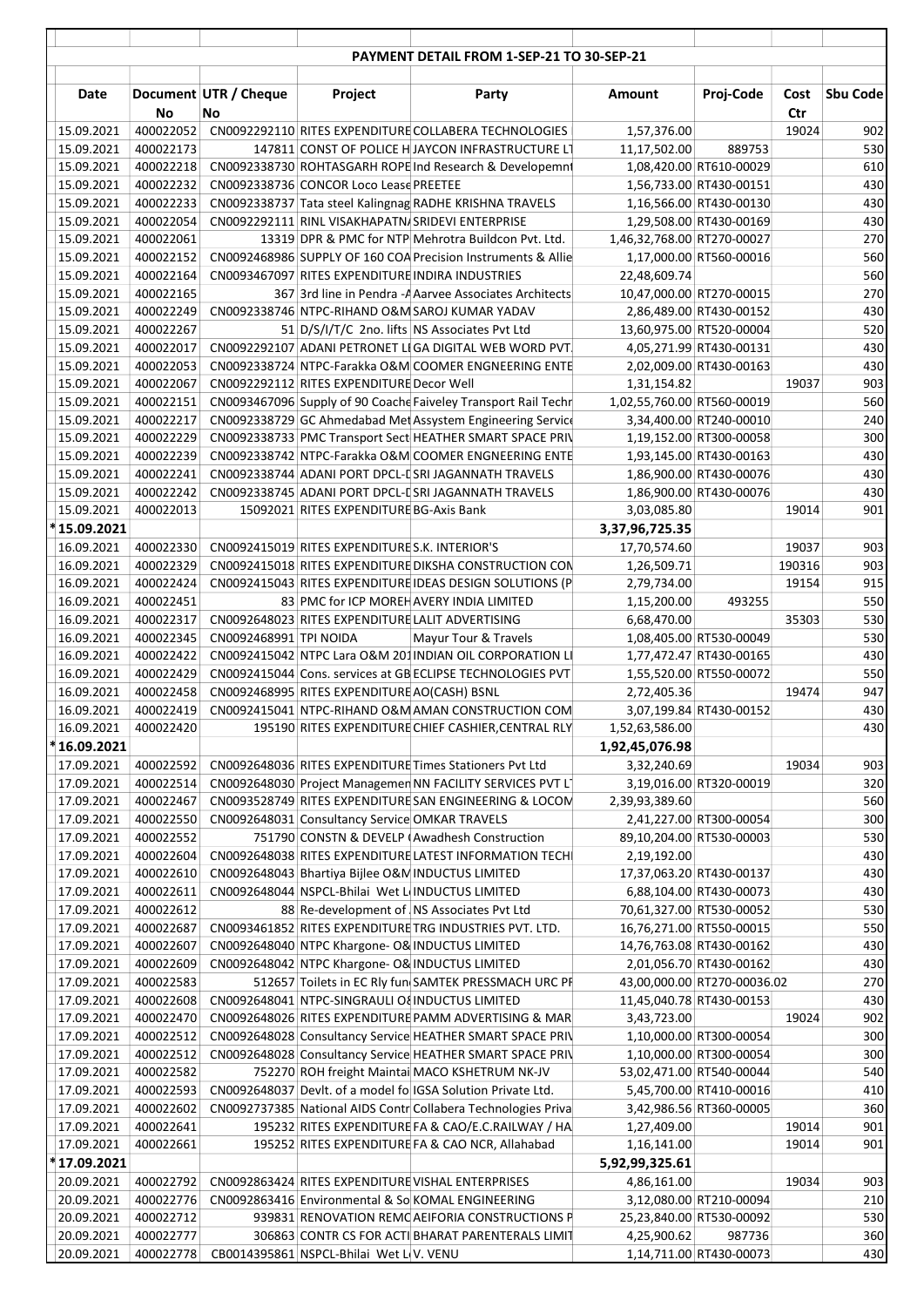|                           |                        |                             |                                                  | PAYMENT DETAIL FROM 1-SEP-21 TO 30-SEP-21                                                                       |                                              |                                                     |                |            |
|---------------------------|------------------------|-----------------------------|--------------------------------------------------|-----------------------------------------------------------------------------------------------------------------|----------------------------------------------|-----------------------------------------------------|----------------|------------|
| Date                      | No                     | Document UTR / Cheque<br>No | Project                                          | Party                                                                                                           | Amount                                       | Proj-Code                                           | Cost<br>Ctr    | Sbu Code   |
| 20.09.2021                | 400022779              |                             | CB0014395862 SAII BSP Opn of 06 I V. VENU        |                                                                                                                 |                                              | 1,21,265.00 RT430-00181                             |                | 430        |
| *20.09.2021               |                        |                             |                                                  |                                                                                                                 | 39,83,957.62                                 |                                                     |                |            |
| 21.09.2021                | 400022855              |                             |                                                  | CN0092937127 RITES EXPENDITURE GCN INFOTECH PVT. LTD                                                            | 2,18,768.40                                  |                                                     |                | 530        |
| 21.09.2021                | 400022854              |                             |                                                  | CN0092937126 RITES EXPENDITURE NIYURA TECHNOLOGIES PRIV                                                         | 2,58,232.00                                  |                                                     |                | 470        |
| 21.09.2021                | 400022914              |                             |                                                  | CN0092863427 RE work of Bhatinda PUNJAB STATE TRANSMISSIO                                                       |                                              | 3,44,120.00 RT450-00050                             |                | 450        |
| 21.09.2021                | 400022965              |                             | CN0092937161 RE work of NWR                      | Rajasthan Rajya Vidyut Prasa                                                                                    |                                              | 1,08,000.00 RT450-00052                             |                | 450        |
| 21.09.2021                | 400022982              |                             | CN0092937164 NTPC Talcher (Kanih TCI freight     |                                                                                                                 |                                              | 2,01,500.00 RT430-00170                             |                | 430        |
| 21.09.2021<br>21.09.2021  | 400022900<br>400022912 |                             |                                                  | CN0092863426 QUALITY CONTROL CHANDANA HALARNEKAR                                                                | 1,96,020.00                                  | 901732<br>17,82,063.80 RT450-00026                  |                | 320<br>450 |
| 21.09.2021                | 400022950              |                             |                                                  | 64 Execution RE Projec VOYANTS SOLUTIONS PRIVAT<br>CB0014404423 PMC Transport Sect TEXAS TRAVEL SERVICES        |                                              | 1,56,844.00 RT300-00058                             |                | 300        |
| 21.09.2021                | 400022980              |                             |                                                  | CN0092937163 NTPC-Bongaigaon A PRADEEP B. KUNDU                                                                 |                                              | 5,32,214.33 RT430-00145                             |                | 430        |
| 21.09.2021                | 400023008              |                             |                                                  | CN0093467098 PRE OF RDPR Z-C ROSUMADHURA GEOMATICA PY                                                           | 1,42,590.00                                  | 405530                                              |                | 300        |
| 21.09.2021                | 400022913              |                             |                                                  | 936724 Execution RE Projec VOYANTS SOLUTIONS PRIVAT                                                             |                                              | 8,22,883.06 RT450-00029                             |                | 450        |
| 21.09.2021                | 400022948              |                             |                                                  | CN0092937159 AE for Baharagora to DEEPAK MALLICK AND CO.                                                        |                                              | 1,20,558.00 RT320-00007                             |                | 320        |
| * 21.09.2021              |                        |                             |                                                  |                                                                                                                 | 48,83,793.59                                 |                                                     |                |            |
| 22.09.2021                | 400023071              |                             |                                                  | CN0093467111 RITES EXPENDITURE DURIAN INDUSTRIES LTD                                                            | 1,37,448.00                                  |                                                     | 19404          | 940        |
| 22.09.2021                | 400023143              |                             |                                                  | CN0093528750 RITES EXPENDITURE Mars Rail Fit Engineers Privat                                                   | 1,25,57,076.32                               |                                                     |                | 560        |
| 22.09.2021                | 400023144              |                             |                                                  | CN0093528751 RITES EXPENDITURE AUTO SERVICE EQUIPMENT                                                           | 5,49,688.33                                  |                                                     |                | 560        |
| 22.09.2021<br>22.09.2021  | 400023149<br>400023073 |                             |                                                  | 936726 Execution RE Projec KEC International Ltd.<br>369 Pendra-Anuppur Exp Aarvee Associates Architects        | 2,41,03,384.00 RT450-00029                   | 26,15,145.40 RT270-00015.1                          |                | 450<br>270 |
| 22.09.2021                | 400023076              |                             |                                                  | CN0093467112 3RD PARTY INSPECT COLLABERA TECHNOLOGIES                                                           | 1,21,667.00                                  | 362153                                              |                | 530        |
| 22.09.2021                | 400023076              |                             |                                                  | CN0093467112 TPQA AIIMS DIFFERICOLLABERA TECHNOLOGIES                                                           |                                              | 1,14,390.97 RT530-00066                             |                | 530        |
| 22.09.2021                | 400023288              |                             |                                                  | CN0093528803 RITES EXPENDITURE NVT QUALITY CERTIFICATION                                                        | 1,47,400.00                                  |                                                     | 19284          | 928        |
| 22.09.2021                | 400023058              |                             |                                                  | CN0093647372 ADANI PORT DPCL-L FAIVELEY TRANSPORT RAIL T                                                        |                                              | 4,72,674.96 RT430-00076                             |                | 430        |
| 22.09.2021                | 400023058              |                             |                                                  | CN0093647372 PARADIP PORT O&N FAIVELEY TRANSPORT RAIL T                                                         |                                              | 4,12,902.06 RT430-00175                             |                | 430        |
| 22.09.2021                | 400023260              |                             |                                                  | CN0093528789 Annupur-Pendra Ro COLLABERA TECHNOLOGIES                                                           |                                              | 1,07,348.63 RT470-00026                             |                | 470        |
| 22.09.2021                | 400023075              |                             |                                                  | 65 Execution RE Projec KEC International Ltd                                                                    |                                              | 76,17,369.00 RT450-00026                            |                | 450        |
| 22.09.2021                | 400023255              |                             |                                                  | CN0093528787 RITES EXPENDITURE LALIT ADVERTISING                                                                | 3,35,212.00                                  |                                                     | 19014          | 901        |
| 22.09.2021                | 400023286              |                             |                                                  | CN0093528802 PMC Transport Sect SOUTHERN TOURS INDIA                                                            |                                              | 2,07,900.00 RT300-00058                             |                | 300        |
| *22.09.2021<br>23.09.2021 | 400023416              |                             |                                                  | CN0094315230 Supply of 90 Coache MEDHA SERVO DRIVES PVT. I                                                      | 4,94,99,606.67<br>4,83,08,596.60 RT560-00019 |                                                     |                | 560        |
| 23.09.2021                | 400023418              |                             | CN0094315231 Supply of 06 Locos t BHEL           |                                                                                                                 |                                              | 1,43,999.00 RT560-00017                             |                | 560        |
| 23.09.2021                | 400023336              |                             |                                                  | CN0093969594 Dagadarthi Airport 1 Prime Hortiagro Projects Lim                                                  |                                              | 7,04,000.00 RT550-00073                             |                | 550        |
| 23.09.2021                | 400023367              |                             |                                                  | CN0093647378 Consultancy Service Capital India Finance Limited                                                  |                                              | 2,89,965.00 RT490-00018                             |                | 490        |
| 23.09.2021                | 400023367              |                             | CN0093647378 PMC for MEA-2                       | Capital India Finance Limited                                                                                   |                                              | 1,48,700.00 RT550-00046                             |                | 550        |
| 23.09.2021                | 400023429              |                             |                                                  | 195271 RITES EXPENDITURE DAKSHIN HARYANA BIJLI VITI                                                             | 4,39,230.00                                  |                                                     | 19037          | 903        |
| *23.09.2021               |                        |                             |                                                  |                                                                                                                 | 5,00,34,490.60                               |                                                     |                |            |
| 24.09.2021                | 400023459              |                             |                                                  | CN0093712450 Project Managemen NN FACILITY SERVICES PVT L1                                                      |                                              | 8,97,942.00 RT320-00018                             |                | 320        |
| 24.09.2021                | 400023613              |                             |                                                  | CN0093969604 Technical Review of NEUMANN INFOCOM PVT LT                                                         |                                              | 3,55,200.00 RT300-00055                             |                | 300        |
| 24.09.2021<br>24.09.2021  | 400023615<br>400023614 |                             |                                                  | CN0093969606 RITES EXPENDITURE PRABHSAJAN SINGH SANDHU<br>CN0093969605 RITES EXPENDITURE ASHOK KUMAR KUWAR SECU | 19,13,405.00<br>5,13,352.00                  |                                                     | 19037<br>19037 | 903<br>903 |
| 24.09.2021                | 400023455              |                             |                                                  | CN0093712447 RITES EXPENDITURE BLUE STAR LIMITED                                                                | 7,25,515.00                                  |                                                     | 19037          | 903        |
| 24.09.2021                | 400023483              |                             |                                                  | CN0093712451 TPQA AIIMS DIFFERIBALMER LAWRIE & CO. LTD.                                                         |                                              | 1,00,382.96 RT530-00066                             |                | 530        |
| 24.09.2021                | 400023494              |                             |                                                  | CN0093712457 O&M of Rolling stoc SHRI BANKE BIHARI TRAVELS                                                      |                                              | 1,15,646.00 RT430-00141                             |                | 430        |
| 24.09.2021                | 400023565              |                             | CN0093712530 RE work of NWR                      | <b>Gujarat Energy Transmission</b>                                                                              |                                              | 2,32,000.00 RT450-00052                             |                | 450        |
| 24.09.2021                | 400023564              |                             | CN0093712529 RE work of NWR                      | <b>Gujarat Energy Transmission</b>                                                                              |                                              | 2,32,000.00 RT450-00052                             |                | 450        |
| 24.09.2021                | 400023563              |                             |                                                  | 512606 Toilets in East Coast SAMTEK PRESSMACH URC PF                                                            |                                              | 83,67,505.00 RT270-00036.07                         |                | 270        |
| 24.09.2021                | 400023598              |                             |                                                  | CN0094106820 NTPC Talcher (Kanih MEDHA SERVO DRIVES PVT. I                                                      |                                              | 3,43,350.00 RT430-00170                             |                | 430        |
| 24.09.2021                | 400023603              |                             |                                                  | 512607 Toilets in East Coast SAMTEK PRESSMACH URC PF                                                            |                                              | 62,01,509.00 RT270-00036.07                         |                | 270        |
| 24.09.2021<br>24.09.2021  | 400023650<br>400023659 |                             | CN0093969608 Enagement of consu ARK SERVICES     | 195272 SAIL Bhilai Loco Rep SR.DFM SOUTH CENTRAL RAI                                                            | 2,12,52,233.00 RT430-00192                   | 1,03,914.00 RT210-00083                             |                | 430<br>210 |
| 24.09.2021                | 400023661              |                             |                                                  | CN0093969610 AAR & DPR for Than Indian Institute of Technolog                                                   |                                              | 1,36,000.00 RT210-00075                             |                | 210        |
| 24.09.2021                | 400023612              |                             |                                                  | CB0014451990 DPR for economic c MATRIX GEO SOLUTIONS PRI                                                        |                                              | 14,14,652.00 RT300-00035                            |                | 300        |
| 24.09.2021                | 400023662              |                             | CN0094599035 Consultancy for Silv ETUDE SERVICES |                                                                                                                 |                                              | 2,65,600.00 RT210-00096                             |                | 210        |
| 24.09.2021                | 400023660              |                             |                                                  | CN0093969609 CMP FOR AYODHYA Matrix Surveys & Data Servic                                                       |                                              | 1,60,556.56 RT210-00103                             |                | 210        |
| 24.09.2021                | 400023445              |                             |                                                  | CN0093712442 Conversion of BG NIWEST BENGAL BUILDING AN                                                         |                                              | 1,94,396.00 RT430-00176                             |                | 430        |
| 24.09.2021                | 400023456              |                             |                                                  | CN0093712448 RITES EXPENDITURE BSA CORPORATION LIMITED                                                          | 19,75,770.56                                 |                                                     | 19037          | 903        |
| 24.09.2021                | 400023581              |                             |                                                  | CN0094106818 RITES EXPENDITURE Collabera Technologies Priva                                                     | 1,65,222.81                                  |                                                     | 32104          | 210        |
| 24.09.2021                | 400023585              |                             |                                                  | CN0094315236 Supply of 90 Coache Faiveley Transport Rail Techn                                                  |                                              | 55,04,881.98 RT560-00019                            |                | 560        |
| 24.09.2021<br>24.09.2021  | 400023554<br>400023607 |                             |                                                  | 66 Execution RE Projec KEC International Ltd<br>CN0093969601 NTPC-Farakka O&M COOMER ENGNEERING ENTE            |                                              | 76,41,857.00 RT450-00026<br>1,97,209.00 RT430-00163 |                | 450<br>430 |
| * 24.09.2021              |                        |                             |                                                  |                                                                                                                 | 5,90,10,099.87                               |                                                     |                |            |
| 27.09.2021                | 400023725              |                             |                                                  | CN0094238085 RINL VISAKHAPATN/T&M SERVICES CONSULTING                                                           |                                              | 4,17,367.26 RT430-00169                             |                | 430        |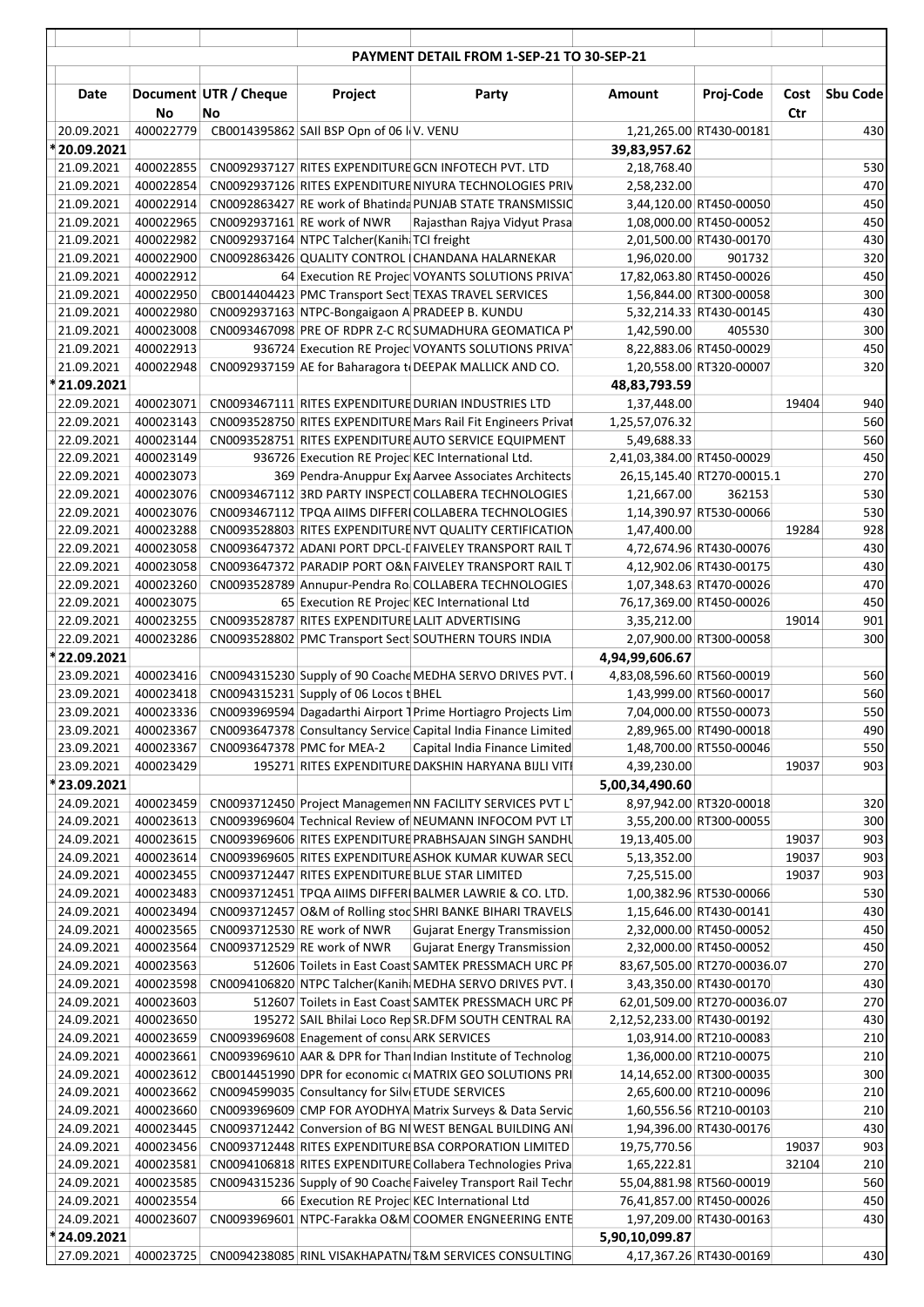|                            |                        |                             |                                                | <b>PAYMENT DETAIL FROM 1-SEP-21 TO 30-SEP-21</b>                                                                     |                              |                                                    |             |                 |
|----------------------------|------------------------|-----------------------------|------------------------------------------------|----------------------------------------------------------------------------------------------------------------------|------------------------------|----------------------------------------------------|-------------|-----------------|
|                            |                        |                             |                                                |                                                                                                                      |                              |                                                    |             |                 |
| Date                       | No                     | Document UTR / Cheque<br>No | Project                                        | Party                                                                                                                | Amount                       | Proj-Code                                          | Cost<br>Ctr | <b>Sbu Code</b> |
| 27.09.2021                 | 400023730              |                             |                                                | CN0094238090 WBPDCL-BANDEL LOT&M SERVICES CONSULTING                                                                 |                              | 2,36,320.08 RT430-00103                            |             | 430             |
| 27.09.2021                 | 400023733              |                             |                                                | CN0094238093 CESC:SGS RIy OPN 2 T&M SERVICES CONSULTING                                                              |                              | 5,78,593.46 RT430-00126                            |             | 430             |
| 27.09.2021                 | 400023731              |                             |                                                | CN0094238091 WBPDCL-BANDEL LOT&M SERVICES CONSULTING                                                                 |                              | 4,88,708.50 RT430-00104                            |             | 430             |
| 27.09.2021<br>27.09.2021   | 400023744<br>400023722 |                             |                                                | CN0094238097 RITES EXPENDITURE ASHOK KUMAR KUWAR SECU<br>CN0094238082 L&T DFCC Lease CTFT&M SERVICES CONSULTING      | 1,18,395.00                  | 5,96,409.96 RT430-00182                            |             | 901<br>430      |
| 27.09.2021                 | 400023724              |                             |                                                | CN0094238084 NTPC-Sipat (O&M) 2T&M SERVICES CONSULTING                                                               |                              | 19,49,407.82 RT430-00124                           |             | 430             |
| 27.09.2021                 | 400023727              |                             |                                                | CN0094238087 SgTPP WBPDCL Locd T&M SERVICES CONSULTING                                                               |                              | 4,64,313.54 RT430-00087                            |             | 430             |
| 27.09.2021                 | 400023728              |                             |                                                | CN0094238088 Visakhapatnam Port T&M SERVICES CONSULTING                                                              |                              | 12,19,599.58 RT430-00166                           |             | 430             |
| 27.09.2021                 | 400023723              |                             |                                                | CN0094238083 NTPC Lara O&M 201T&M SERVICES CONSULTING                                                                |                              | 1,41,983.40 RT430-00165                            |             | 430             |
| 27.09.2021                 | 400023726              |                             |                                                | CN0094238086 Tata steel Kalingnag T&M SERVICES CONSULTING                                                            |                              | 16,01,024.24 RT430-00130                           |             | 430             |
| 27.09.2021                 | 400023729              |                             |                                                | CN0094238089 DVC:Koderma Loco T&M SERVICES CONSULTING                                                                |                              | 3,69,230.40 RT430-00117                            |             | 430             |
| 27.09.2021                 | 400023732              |                             |                                                | CN0094238092 CESC Kolkata (Opn) T&M SERVICES CONSULTING                                                              |                              | 9,12,435.84 RT430-00110                            |             | 430             |
| 27.09.2021<br>27.09.2021   | 400023734<br>400023736 |                             |                                                | CN0094238094 SAIL IISCO Burnpur: T&M SERVICES CONSULTING<br>CN0094238096 IRCON Internation L T&M SERVICES CONSULTING |                              | 7,19,196.58 RT430-00150<br>5,57,014.34 RT430-00129 |             | 430<br>430      |
| 27.09.2021                 | 400023735              |                             |                                                | CN0094238095 WBDCL Bandel: Lod T&M SERVICES CONSULTING                                                               |                              | 3,43,363.12 RT430-00116                            |             | 430             |
| 27.09.2021                 | 400023802              |                             | CN0094238109 APCPL O&M Jhajjar DHARAMBIR       |                                                                                                                      |                              | 1,08,070.00 RT430-00155                            |             | 430             |
| 27.09.2021                 | 400023807              |                             | 20210927 Proposed RITES officGarg Builders     |                                                                                                                      | 1,05,91,255.00 RT530-00073   |                                                    |             | 530             |
| 27.09.2021                 | 400023718              |                             |                                                | CN0094106827 RITES EXPENDITURE National Informatics Centre 9                                                         | 5,71,545.00                  |                                                    |             | 905             |
| 27.09.2021                 | 400023719              |                             |                                                | CN0094106828 RITES EXPENDITURE Hewlett-Packard Enterprise II                                                         | 4,59,794.34                  |                                                    | 19054       | 905             |
| 27.09.2021                 | 400023796              |                             |                                                | CN0094238103 NTPC-Kahalgaon O8 SHAMBHU NATH YADAV                                                                    |                              | 2,39,994.00 RT430-00164                            |             | 430             |
| 27.09.2021                 | 400023837              |                             |                                                | 738942 Const. International REWINDER TECHNO ELECTRI                                                                  |                              | 55,96,718.00 RT550-00026                           |             | 550             |
| 27.09.2021                 | 400023694              |                             |                                                | CN0094106826 DPR & PMC of BGC- Capital India Finance Limited                                                         |                              | 1,26,480.00 RT490-00029                            |             | 490             |
| 27.09.2021<br>* 27.09.2021 | 400023680              |                             |                                                | CN0094106825 Est. & Maint. of COF Collabera Technologies Priva                                                       |                              | 1,30,011.19 RT490-00028                            |             | 490             |
| 28.09.2021                 | 400023984              |                             |                                                | CN0094666859 SAIL BSP Recon 3 nd T&M SERVICES CONSULTING                                                             | 2,85,37,230.65               | 1,96,592.55 RT430-00174                            |             | 430             |
| 28.09.2021                 | 400023984              |                             |                                                | CN0094666859 SAII BSP Opn of 06 IT&M SERVICES CONSULTING                                                             |                              | 18,67,697.33 RT430-00181                           |             | 430             |
| 28.09.2021                 | 400023988              |                             |                                                | CN0094666863 JINDAL STEEL: Loco T&M SERVICES CONSULTING                                                              |                              | 7,02,591.95 RT430-00127                            |             | 430             |
| 28.09.2021                 | 400023990              |                             |                                                | CN0094666865 NTPC-Bongaigaon OT&M SERVICES CONSULTING                                                                |                              | 3,33,424.25 RT430-00136                            |             | 430             |
| 28.09.2021                 | 400023987              |                             |                                                | CN0094666862 APCPL O&M Jhajjar T&M SERVICES CONSULTING                                                               |                              | 13,27,174.70 RT430-00155                           |             | 430             |
| 28.09.2021                 | 400023989              |                             |                                                | CN0094666864 NTPC Mouda Loco NT&M SERVICES CONSULTING                                                                |                              | 3,40,183.31 RT430-00172                            |             | 430             |
| 28.09.2021                 | 400023991              |                             |                                                | CN0094666866 Uttam Value Steels   T&M SERVICES CONSULTING                                                            |                              | 3,67,067.09 RT430-00112                            |             | 430             |
| 28.09.2021                 | 400023986              |                             |                                                | CN0094666861 NTPC-Farakka O&M T&M SERVICES CONSULTING                                                                |                              | 24,72,440.36 RT430-00163                           |             | 430             |
| 28.09.2021<br>28.09.2021   | 400023995<br>400023975 |                             |                                                | CN0094666868 Incidental Services f AUTO SERVICE EQUIPMENT<br>CN0094666855 DETAILED ENGG AN COLLABERA TECHNOLOGIES    |                              | 2,54,250.00 RT560-00020<br>1,11,819.11 RT270-00035 |             | 560<br>270      |
| 28.09.2021                 | 400023983              |                             |                                                | CN0094666858 SUPPLY OF 160 COA AIRFLOW EQUIPMENTS (IND)                                                              |                              | 56,68,405.34 RT560-00016                           |             | 560             |
| 28.09.2021                 | 400023992              |                             |                                                | CN0094599039 NTPC Khargone AM PRADEEP B. KUNDU                                                                       |                              | 12,10,580.41 RT430-00180                           |             | 430             |
| 28.09.2021                 | 400023982              |                             |                                                | CB0014493957 Supply of 90 Coache AIRFLOW EQUIPMENTS (IND)                                                            | 1,13,35,643.73 RT560-00019   |                                                    |             | 560             |
| 28.09.2021                 | 400023993              |                             |                                                | CN0094599040 NTPC Khargone AM PRADEEP B. KUNDU                                                                       |                              | 12,10,580.41 RT430-00180                           |             | 430             |
| 28.09.2021                 | 400023994              |                             |                                                | CN0094666867 RITES EXPENDITURE INDIRA INDUSTRIES                                                                     | 22,42,844.08                 |                                                    |             | 560             |
| 28.09.2021                 | 400023853              |                             |                                                | CN0094238115 SHIFTING & EXPAND COLLABERA TECHNOLOGIES                                                                |                              | 5,60,767.62 RT540-00041                            |             | 540             |
| 28.09.2021                 | 400023950              |                             |                                                | CN0094599037 Supply of 06 Locos t Capital India Finance Limited                                                      |                              | 10,04,385.60 RT560-00017                           |             | 560             |
| 28.09.2021                 | 400023950              |                             |                                                | CN0094599037 RITES EXPENDITURE Capital India Finance Limited                                                         | 6,68,700.00                  |                                                    | 35604       | 560             |
| 28.09.2021<br>28.09.2021   | 400023974<br>400023998 |                             |                                                | CN0094666854 DE & PMC for NTPC GA DIGITAL WEB WORD PVT.<br>CN0094666870 RITES EXPENDITURE GA DIGITAL WEB WORD PVT.   | 1,54,661.38                  | 1,26,463.42 RT470-00035                            | 19014       | 470<br>901      |
| *28.09.2021                |                        |                             |                                                |                                                                                                                      | 3,21,56,272.64               |                                                    |             |                 |
| 29.09.2021                 | 400024046              |                             |                                                | 63998 Rajiv Gandhi IIM, Sh SOM PROJECTS PRIVATE LIM                                                                  |                              | 45,23,528.00 RT530-00038                           |             | 530             |
| 29.09.2021                 | 400024116              |                             |                                                | CN0094666878 RITES EXPENDITURE IRCON INTERNATIONAL LIMIT                                                             | 4,87,120.84                  |                                                    | 34304       | 430             |
| 29.09.2021                 | 400024172              |                             |                                                | CN0094785755 supervision for Met BALMER LAWRIE & CO. LTD.                                                            |                              | 5,34,068.00 RT240-00024                            |             | 240             |
| 29.09.2021                 | 400024176              |                             |                                                | 20210929 PRE OF RDPR Z-C RC PIONEER SURVEYORS                                                                        | 3,00,475.00                  | 405530                                             |             | 300             |
| 29.09.2021                 | 400024177              |                             |                                                | CN0094785756 RITES EXPENDITURE JAI MAA VINDHYAVASHINI TF                                                             |                              | 5,43,859.00 RT320-00015                            |             | 320             |
| 29.09.2021                 | 400024195              |                             |                                                | 371 Pendra-Anuppur Ext Man Structurals Pvt Ltd                                                                       | 3,75,51,214.04 RT270-00015.1 |                                                    |             | 270             |
| 29.09.2021<br>*29.09.2021  | 400024123              |                             | CN0094666879 RITES EXPENDITURE SBM Enterprises |                                                                                                                      | 2,22,041.00                  |                                                    | 190310      | 903             |
| 30.09.2021                 | 400024445              |                             |                                                | 20210930 SAIL BOKARO O&M T&M SERVICES CONSULTING                                                                     | 4,41,62,305.88               | 16,45,824.08 RT430-00149                           |             | 430             |
| 30.09.2021                 | 400024448              |                             |                                                | 20210930 Steel Authority of In T&M SERVICES CONSULTING                                                               |                              | 3,34,789.98 RT430-00123                            |             | 430             |
| 30.09.2021                 | 400024446              |                             |                                                | 20210930 SAIL-ROURKELA Loc T&M SERVICES CONSULTING                                                                   |                              | 16,83,678.58 RT430-00132                           |             | 430             |
| 30.09.2021                 | 400024447              |                             |                                                | 20210930 SAIL Bokaro Loco Le T&M SERVICES CONSULTING                                                                 |                              | 15,62,998.10 RT430-00189                           |             | 430             |
| 30.09.2021                 | 400024390              |                             |                                                | CN0094881732 RITES EXPENDITURE Times Stationers Pvt Ltd                                                              | 2,39,029.83                  |                                                    | 19034       | 903             |
| 30.09.2021                 | 400024444              |                             |                                                | 20210930 SAIL Dalli Rajhara Le T&M SERVICES CONSULTING                                                               |                              | 3,46,075.94 RT430-00186                            |             | 430             |
| 30.09.2021                 | 400024281              |                             |                                                | 300 Turnkey Redevelopr Risha Control Engineers Pvt.                                                                  |                              | 27,31,233.00 RT530-00044                           |             | 530             |
| 30.09.2021                 | 400024285              |                             |                                                | 63999 Rajiv Gandhi IIM, Sh SOM PROJECTS PRIVATE LIM                                                                  |                              | 88,98,309.00 RT530-00038                           |             | 530             |
| 30.09.2021<br>30.09.2021   | 400024386<br>400024407 |                             |                                                | CN0094881730 RITES EXPENDITURE RAILTEL CORPORATION OF IN<br>20210930 RINL VISAKHAPATN/SRIDEVI ENTERPRISE             | 3,27,700.00                  | 1,30,889.00 RT430-00169                            | 19054       | 905<br>430      |
|                            |                        |                             |                                                |                                                                                                                      |                              |                                                    |             |                 |